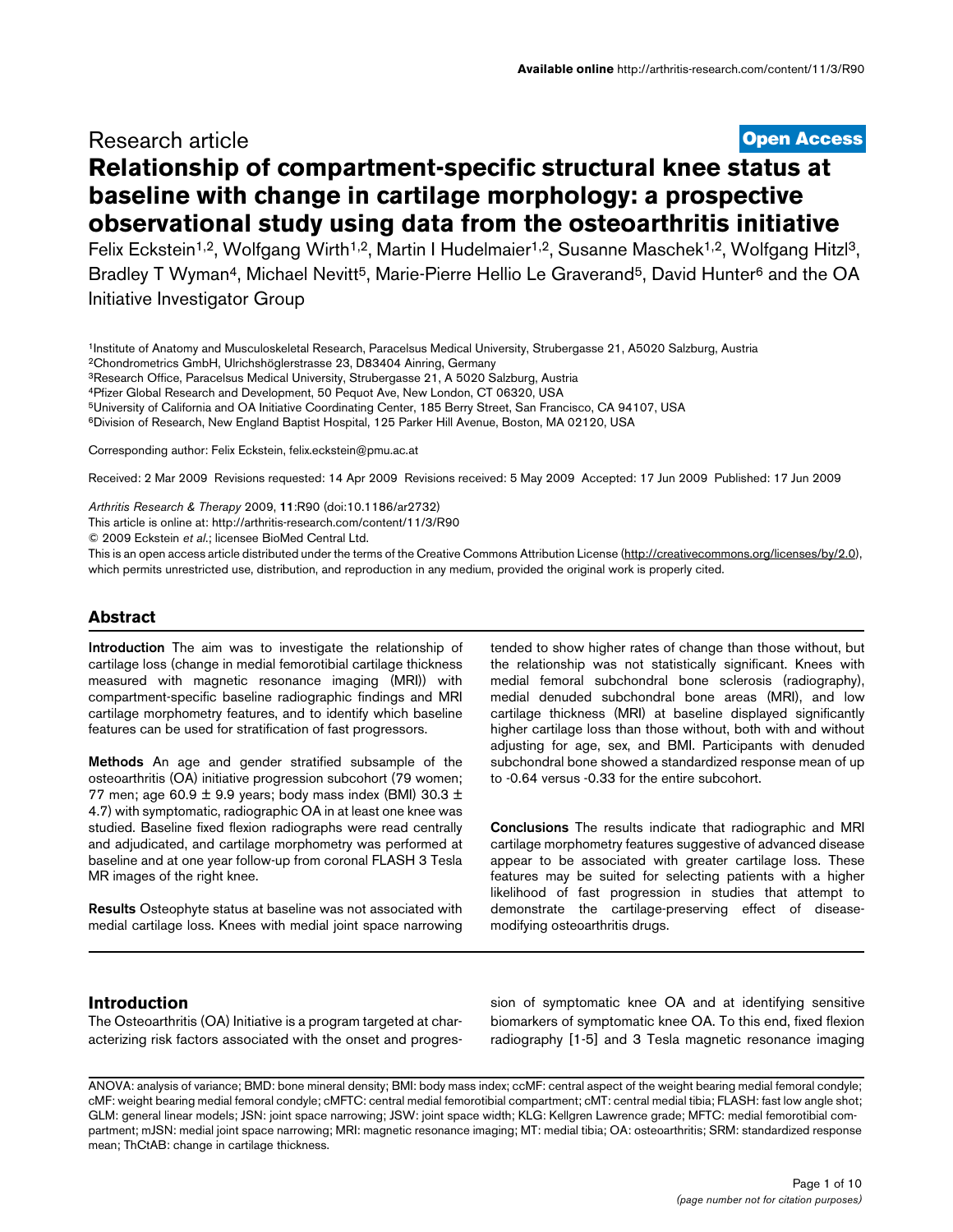(MRI) scans [6-8] were performed at baseline and at regular follow-up in 4796 participants. We [9,10] and others [11] have recently reported a modest (but significant) change in femorotibial cartilage morphology over one year in the first publicly released longitudinal data in an age- and gender-stratified subcohort of 160 participants [12]. Potential predisposing factors of subsequent cartilage loss, including age, sex, body mass index (BMI), symptom status, and the Kellgren Lawrence grade (KLG), were assessed. Cartilage loss was found to be more prominent in the medial (than in the lateral) femorotibial compartment, and more prominent in the weightbearing femur than in the tibia [9-11]. Participants with high BMI and radiographic OA (as determined by the KLG [13]) were observed to display trends toward higher rates of change than those with lower BMI and without radiographic OA [9], although the relation failed to reach statistical significance. The limitation of the KLG [13], however, is that it mixes distinct constructs (osteophytes, joint space narrowing (JSN), subchondral sclerosis, subchondral bone shape changes, cysts, etc) into one scale with the invalid assumptions that changes are linear [14].

In addition, the KLG is not specific to the medial or lateral femorotibial compartment. The association of compartment-specific baseline MRI cartilage morphology measures with longitudinal cartilage loss has not been previously investigated in this cohort. An accurate stratification during study recruitment with regard to 'progressors' with relatively rapid cartilage loss is, however, important, because the potential therapeutic effect of a disease-modifying OA drug can be demonstrated using much lower sample sizes if only participants with a high likelihood of fast progression are recruited.

The objective of the current study was therefore to determine whether compartment-specific individual radiographic features (JSN, osteophytes, sclerosis, and others) at baseline, and compartment-specific structural status of the knee cartilage in MRI (specifically denuded subchondral bone area and cartilage thickness) are predictive of longitudinal medial femorotibial cartilage thickness loss over one year.

# **Materials and methods**

An age- and gender-stratified subsample (OA Initiative publicuse datasets 0.1.1, 0.B.1, and 1.B.1) of the OA Initiative progression subcohort was studied, with the exclusion criteria (i.e. rheumatoid or inflammatory arthritis, bilateral end stage knee OA, inability to walk without aids, and 3 Tesla MRI contraindications) and other details having been described previously [9]. The OA Initiative is conducted in compliance with the ethical principles derived from the Declaration of Helsinki and in compliance with local Institutional Review Board, informed consent regulations, and International Conference on Harmonization Good Clinical Practices Guidelines.

The subsample studied included 79 women with a mean  $\pm$ standard deviation age of 60.3  $\pm$  9.5 years and BMI of 30.3  $\pm$ 5.5, and 77 men with an age of  $62.0 \pm 10.2$  years and BMI of 30.1  $\pm$  3.7. The age range examined was 45 to 79 years. All participants had frequent knee symptoms, and radiographic OA, as defined by definite osteophytes in the postero-anterior fixed flexion radiographs [1,2] in at least one knee from the clinical site readings.

The current analysis relied on the results of the independent radiographic readings by a musculoskeletal radiologist and rheumatologist, which in cases of discrepancy were adjudicated by consensus with a third reader. The following features were graded on the baseline radiograph based on the Osteoarthritis Research Society International atlas: medial and lateral JSN (graded 0 to 3) [15,16]; medial and lateral tibial and femoral osteophytes (graded 0 to 3) [15,16]; medial and lateral tibial and femoral subchondral sclerosis (graded 0 to 3) [15,16]; medial and lateral tibial subchondral bone attrition (graded 0 to 3) [15,16]; medial and lateral tibial and femoral cysts (graded 0 or 1); medial and lateral compartment chondrocalcinosis (graded 0 or 1).

The MRI sequence used to quantify cartilage morphology (see below) was only acquired in the right knees [17], whereas some participants displayed symptoms and radiographic OA in their left knee. As a result of this and because the adjudicated central radiographic readings may have differed from the initial screening readings, not all knees analyzed had radiographic (or symptomatic) knee OA. Of the 156 right knees analyzed, 17 (11%) were KLG 0, 29 (19%) KLG1, 56 (36%) KLG 2, 47 (30%) KLG 3, and 7 (4%) were KLG 4.

MRI was performed using four 3 Tesla scanners (Siemens Magnetom Trio, Erlangen, Germany) and quadrature transmitreceive knee coils (USA Instruments, Aurora, OH, USA). Double oblique coronal 3D fast low angle shot (FLASH) MRI with water excitation were acquired as described previously [6-9] (Figure 1). After initial quality control at the image analysis center (Chondrometrics GmbH, Ainring, Germany), manual segmentation of the femorotibial cartilages was performed by seven technicians with at least three years of experience in cartilage segmentation [6-9,18] (Figure 1). The image data were processed in pairs (baseline and one year follow up), the readers being blinded to the order of the image acquisition. Because of the higher rate of change in the medial compartment that was reported previously [9,11], and because of the relatively few subjects with lateral radiographic femorotibial OA (see below), medial cartilage loss was used as an outcome measure (Figure 1). However, knees with predominantly lateral radiographic OA were not eliminated from the study. Specifically, we analyzed one year changes in the mean cartilage thickness over the total subchondral bone area (ThCtAB) in the medial tibia (MT), central (weight bearing) medial femo-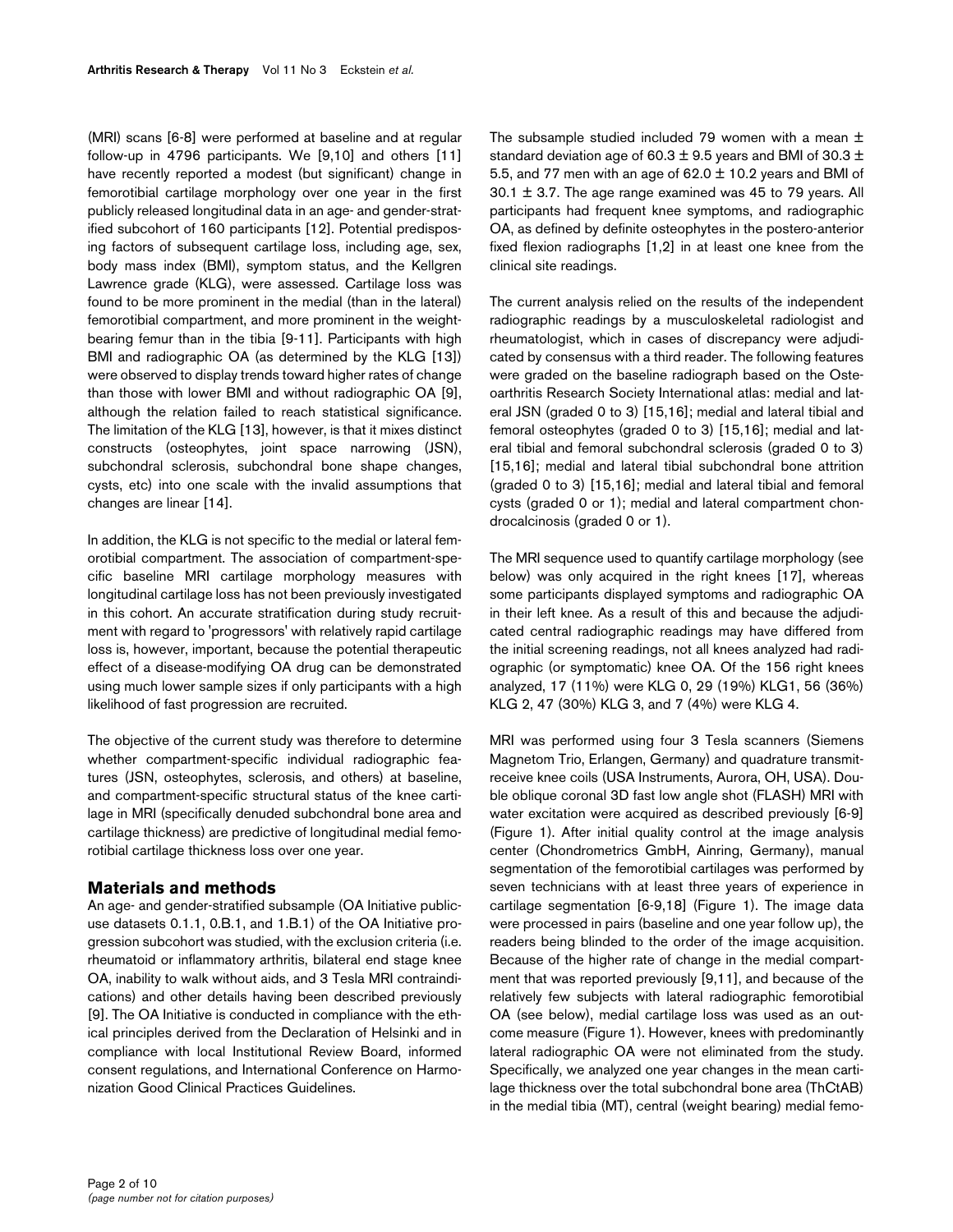



Knee magnetic resonance image obtained with fast low angle shot (FLASH) sequences with water excitation. **(a)** Double oblique coronal image showing the regions of interest used in the current analysis. **(b)**  Same coronal image with the total area of subchondral bone (tAB) being segmented in green, the area of the cartilage surface (AC) in magenta, and the filling between the two surfaces in turquoise. Note the denuded area (tAB not covered by AC) in the medial tibia and the medial femur. **(c)** Same coronal image with the medial tibial (MT) cartilage marked (segmented) blue, weight-bearing medial femoral cartilage (cMF) marked yellow, the lateral tibial cartilage marked green, and the lateral weight-bearing femoral cartilage marked red. **(d)** 3D reconstructions of knee cartilage plates from a sagittal data set in a different person: The femoro-tibial cartilages are labeled with the same colors as in (c), the patellar cartilage is labeled magenta and the trochlear (femoral) cartilage in turquoise.

ral condyle (cMF [6,7]; Figure 1), and medial femorotibial compartment (MFTC = summed values of MT and cMF).

As changes in central subregions of the above plates were shown to display greater changes than the total cartilage plates in this subcohort [10], we also considered the central tibia (cMT, covering the central 20% of the subchondral bone area), the central weight-bearing medial femur (ccMF, covering  $33\%$ ) and the central MFTC (cMFTC = sum of cMT and ccMF) as outcome measures [19] (Figure 2). The mean change, standard deviation of change, standardized response mean (SRM), and the significance of the change (two sided paired t-test, without correction for multiple testing) were calculated for each measure. The SRM provides a measure of the 'sensitivity to change' and was computed by dividing mean change in a given group or subgroup by the standard deviation of the change in this group or subgroup. A negative SRM expresses cartilage loss, and the greater (more negative) the SRM, the greater and more uniform is the cartilage loss in a



Cartilage plates and subregions used as outcome measures in this study. **(a)** Inferior view of the weight-bearing (central) part of the medial (cMF) and lateral femoral condyle (cLF). ccMF = central third of cMF (icMF and ecMF = internal and external third of cMF, respectively). **(b)**  Posterior view of the femorotibial joint.  $MFTC = cMF + MT$ ;  $cMFTC =$ ccMF + cMT. **(c)** Superior view of the medial (MT) and lateraltibia (LT).  $cMT =$  central part of MT (iMT, eMT, aMT, and  $pMT =$  internal, external, anterior, and posterior parts of MT, respectively).

given group or subgroup. The mean percentage change was calculated by relating the mean change (in mm) in all knees to the mean baseline values of all knees.

The following baseline features of quantitative MRI of cartilage morphology were examined in the context of predicting change: mean cartilage thickness over the total subchondral bone area (ThCtAB) in MT, cMF, and MFTC, and presence of a denuded area of more than 1% of the total subchondral bone area in MT, cMF, or MFTC. Percentage values in MT and cMF were added to provide a measure of denuded bone area in MFTC. The cut-off value of more than 1% was chosen to exclude small areas of an uncovered total area of subchondral bone (three cases in MT, no case in cMF) that may potentially result from small imaging artifacts.

Analysis of variance (ANOVA) was used first to test whether categorical features of structural knee status in fixed flexion radiographs or MRI cartilage morphometry (JSN, osteophytes, subchondral sclerosis, presence of denuded areas of subchondral bone) were significantly associated with cartilage loss over one year, as measured in absolute thickness change (mm). General linear models (GLM) were then used to assess the relation of these features with cartilage loss after adjusting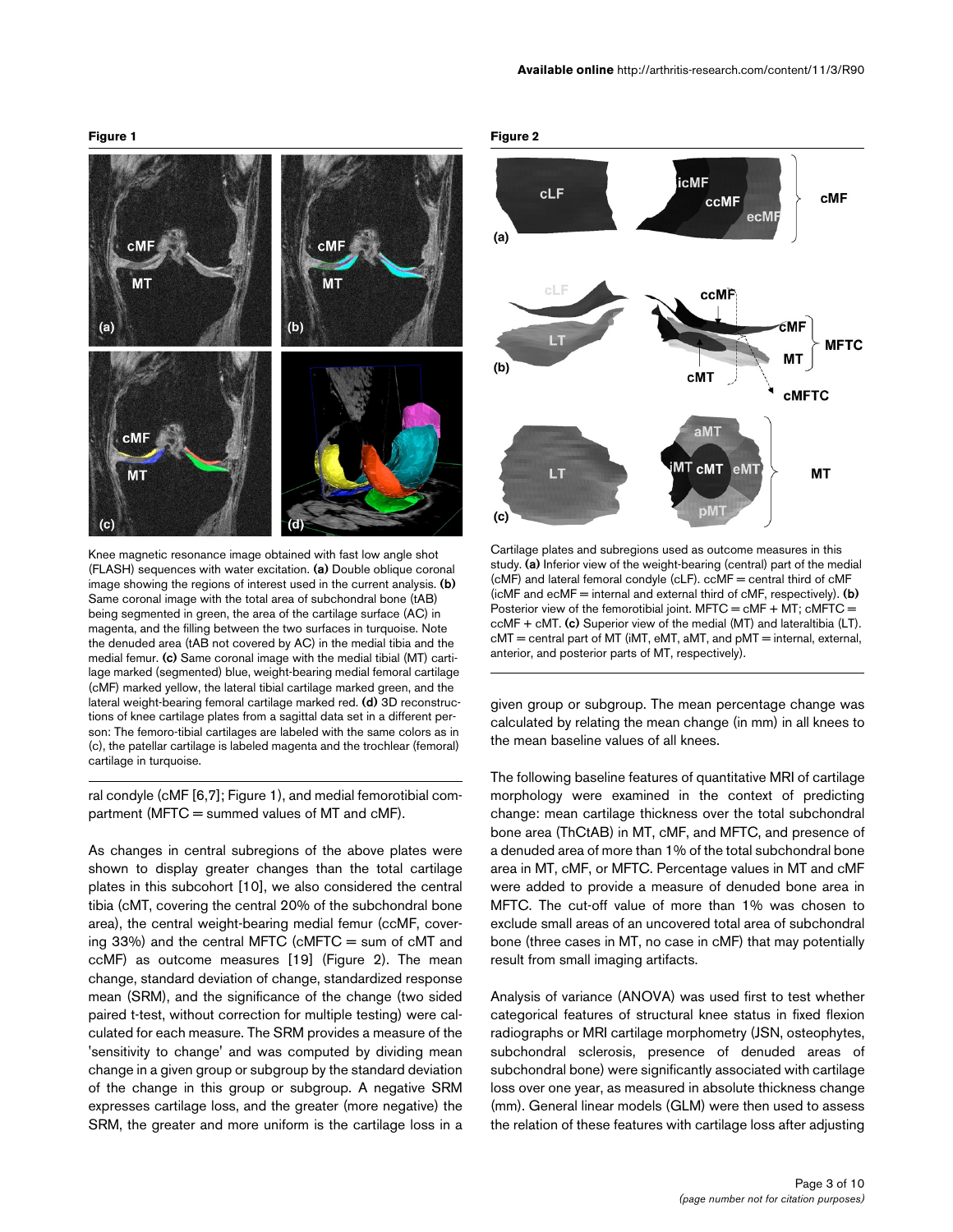for age, sex, and BMI, and to test whether the continuous variable 'ThCtAB at baseline' was significantly associated with cartilage loss.

# **Results**

# **Structural changes in fixed flexion radiography at baseline**

The frequency of radiographic features of OA present in this subcohort is displayed in Table 1. Only a few participants showed bone cysts, chondrocalcinosis, or subchondral bone attrition, and these features were therefore not considered for further analysis.

Of 70 knees without medial JSN (mJSN), 32 (46%) had no medial (tibial or femoral) osteophytes and 38 (64%) displayed medial osteophytes. Of 86 knees with mJSN, 76 (88%) also displayed definite osteophytes and 10 (12%) did not. Lateral JSN was less frequent than medial JSN (Table 1). In 80 knees (51%), the mJSN grade was higher than the lateral JSN grade, in 56 (36%) it was the same, and in 20 (13%) the lateral JSN grade was higher than the medial compartment.

When taking the maximal osteophyte score of the medial tibia and femur in each subject, 42 subjects (27%) had no medial tibiofemoral osteophyte, 53 (34%) displayed grade 1 osteophytes, 21 (13%) grade 2 osteophytes, and 40 (26%) grade 3 osteophytes.

# **Relation of structural changes in fixed flexion radiography at baseline with longitudinal changes in cartilage thickness (cartilage loss)**

The rate of change, sensitivity to change (SRM), and significance of the change in cartilage thickness (ThCtAB) for the MFTC is shown in Table 2. Across all 156 subjects, the greatest (most negative) SRM (-0.33) was observed in the cMFTC. The mean change and SRM of cMFTC tended to be greater in knees with the presence of medial JSN (grades 1 to 3: -2.4%; -0.44) than in those without JSN (-1.1%; -0.22), but the difference did not attain statistical significance in the univariate (ANOVA) or multifactorial (GLM) analysis ( $P = 0.66$  and  $r^2 =$ 2.0% after adjusting for age, sex, and BMI). Age, sex, and BMI were no significant predictors in the multifactorial model. This also applied to the other medial cartilage plates and subregions (Table 2). The relatively greatest change (-5.6%; ccMF) and SRM (-0.50; cMF) was found in participants with grade 2 or 3 medial JSN (Table 2). No significant effect of the presence of lateral JSN at baseline was observed on the rate of change in the medial compartment.

Participants with and without medial femorotibial osteophytes displayed no significant differences in the rate and sensitivity to change in cartilage thickness (Table 3). The same observation applied to the presence and absence of lateral osteophytes (data not shown).

Knees with medial femoral subchondral bone sclerosis showed significantly greater cartilage loss in the univariate and multifactorial analyses (up to -6.6% and SRMs up to -0.48; Table 4) in cMF ( $P < 0.05$ ;  $r^2 = 5.7$ %), ccMF ( $P < 0.05$ ;  $r^2 =$ 4.7%), MFTC (*P* < 0.05; r2 = 5.3%), and cMFTC (*P* < 0.05; r2  $= 4.5\%$ ) than those without sclerosis (up to  $-1.4\%$  and SRM  $=$  -0.23; Table 4). Again, age, sex, and BMI did not make a significant contribution in the GLM. Knees with medial tibial subchondral bone sclerosis also generally displayed greater cartilage loss than those without, but the difference did not reach statistical significance (Table 4). No significant differences in progression were detected between knees with and without lateral tibial or femoral subchondral bone sclerosis (data not shown).

### **Table 1**

|  | Frequency (n) of structural abnormalities on adjudicated reading of baseline fixed flexion radiographs |  |  |  |
|--|--------------------------------------------------------------------------------------------------------|--|--|--|
|  |                                                                                                        |  |  |  |

|                                      | Grade 0 | Grade 1        | Grade 2                  | Grade 3        |
|--------------------------------------|---------|----------------|--------------------------|----------------|
| Medial joint space narrowing         | 70      | 46             | 35                       | 5              |
| Lateral joint space narrowing        | 130     | 14             | 10                       | $\overline{2}$ |
| Medial tibia osteophyte              | 51      | 73             | 23                       | 9              |
| Medial femoral osteophyte            | 77      | 20             | 20                       | 39             |
| Medial subchondral tibial sclerosis  | 103     | 32             | 17                       | 4              |
| Medial subchondral femoral sclerosis | 100     | 35             | 16                       | 5              |
| Medial tibial cysts                  | 142     | 14             | $\overline{\phantom{a}}$ | ۰              |
| Medial femoral cysts                 | 155     | 1              | ٠                        |                |
| Medial chondrocalcinosis             | 139     | 17             | ٠                        |                |
| Medial tibial bone attrition         | 154     | $\overline{2}$ |                          |                |
|                                      |         |                |                          |                |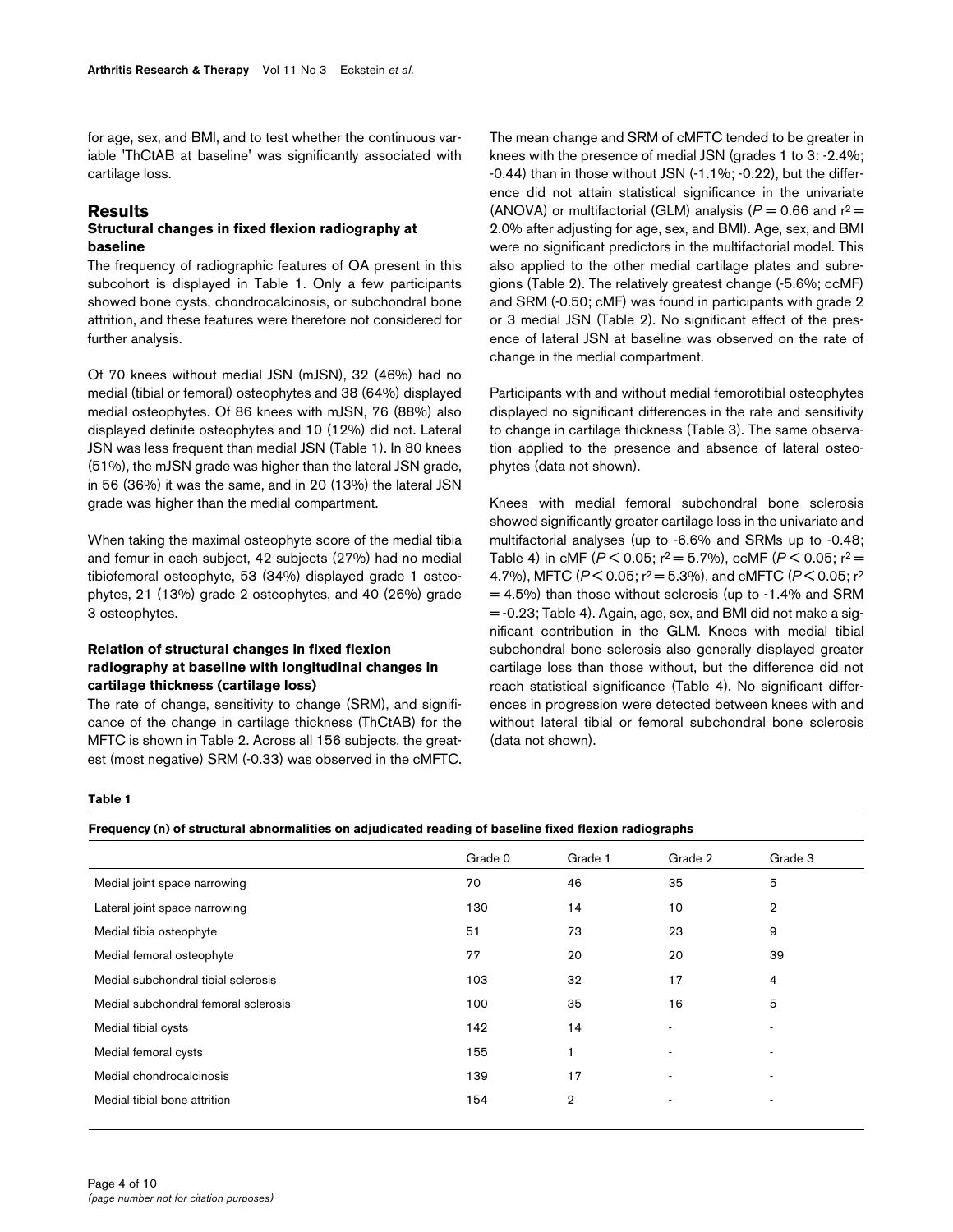|              | All $(n = 156)$ |            |                            | mJSN 0 $(n = 70)$ |            |                            | mJSN 1 ( $n = 46$ ) |            |                            | mJSN 2 or 3 $(n = 40)$ |            |                            |
|--------------|-----------------|------------|----------------------------|-------------------|------------|----------------------------|---------------------|------------|----------------------------|------------------------|------------|----------------------------|
|              | $MC\%$          | <b>SRM</b> | $P$ (FU <sub>vs</sub> .BL) | MC%               | <b>SRM</b> | $P$ (FU <sub>vs</sub> .BL) | $MC\%$              | <b>SRM</b> | $P$ (FU <sub>vs</sub> .BL) | MC%                    | <b>SRM</b> | $P$ (FU <sub>vs</sub> .BL) |
| MT           | $-0.5$          | $-0.16$    | 0.04274                    | $-0.2$            | $-0.09$    | 0.4554                     | $-0.7$              | $-0.23$    | 0.1215                     | $-0.9$                 | $-0.20$    | 0.2115                     |
| $c$ MF       | $-1.9$          | $-0.30$    | 0.00021                    | $-1.0$            | $-0.19$    | 0.1244                     | $-1.8$              | $-0.31$    | 0.0399                     | $-4.4$                 | $-0.50$    | 0.0033                     |
| <b>MFTC</b>  | $-1.2$          | $-0.31$    | 0.00015                    | $-0.7$            | $-0.19$    | 0.1231                     | $-1.3$              | $-0.38$    | 0.0134                     | $-2.5$                 | $-0.45$    | 0.0069                     |
| cMT          | $-0.9$          | $-0.20$    | 0.01505                    | $-0.3$            | $-0.08$    | 0.4819                     | $-1.0$              | $-0.25$    | 0.0975                     | $-1.8$                 | $-0.31$    | 0.0606                     |
| ccMF         | $-2.8$          | $-0.31$    | 0.00013                    | $-1.9$            | $-0.23$    | 0.0537                     | $-2.8$              | $-0.34$    | 0.0274                     | $-5.6$                 | $-0.45$    | 0.0066                     |
| <b>cMFTC</b> | $-1.7$          | $-0.33$    | 0.00005                    | $-1.1$            | $-0.22$    | 0.0704                     | $-1.9$              | $-0.40$    | 0.0090                     | $-3.2$                 | $-0.47$    | 0.0046                     |

**Change in cartilage thickness (ThCtAB) over one year in all participants and in participants with and without medial femoro-tibial joint space narrowing (mJSN) at baseline**

The *P* value indicates the level of significance for changes between year one follow up (FU) versus baseline (BL) data using a paired t-test. ccMF = central subregion of the weight bearing medial femoral condyle; cMF = weight bearing medial femoral condyle; cMFTC = central medial femorotibial compartment; cMT = central subregion of the medial tibia; MC% = mean change (in %); MFTC = medial femorotibial compartment; MT = medial tibia; SRM = standardized response mean (mean change/SD of change).

#### **Structural changes in MRI at baseline**

Thirty-four participants (22%) displayed a tibial denuded area in MRI  $(>1%)$ , with the size ranging from 1.3% to 32% of the total area of subchondral bone (median  $= 10.7\%$ ). Thirty-six participants (23%) showed a femoral denuded area that ranged from 1.6% to 65% (median  $= 10.9$ %). Fifty knees (32%) displayed either tibial or femoral, and 20 knees (13%) both tibial and femoral denuded area.

## **Relation of structural changes in MRI at baseline with longitudinal changes in cartilage thickness (cartilage loss)**

Knees with a denuded area in MFTC showed a significantly greater cartilage loss in MT ( $P < 0.01$ ;  $r^2 = 6.4\%$ ) and cMT ( $P$  $<$  0.001;  $r^2$  = 8.0%) than knees without denuded areas (Table 5). Knees with denuded areas in cMF also displayed signifi-

cantly greater cartilage loss in MT ( $P < 0.05$ ;  $r^2 = 5.3\%$ ) and cMT ( $P < 0.001$ ;  $r^2 = 8.4\%$ ) than those without a denuded area in cMF. These observations were consistent in the univariate and multifactorial analyses. No significant differences were observed for knees with and without denuded areas in MT, or for other outcomes. The greatest SRM (-0.64) was observed for the change in cMFTC in subjects with a denuded area in cMF (Table 5).

Smaller baseline cartilage thickness in MT was significantly associated with greater cartilage loss in MT ( $P < 0.05$ ;  $r^2 =$ 2.9%) and cMT ( $P < 0.05$ ;  $r^2 = 3.8$ %), and smaller baseline cartilage thickness in cMF was significantly associated with greater cartilage loss in cMF ( $P < 0.05$ ;  $r^2 = 3.5\%$ ). Thin cartilage in both MT and cMF (MFTC) was significantly associated

#### **Table 3**

**Change in cartilage thickness (ThCtAB) over one year in participants with various grades of medial femorotibial osteophytes (mOP) at baseline**

|              | mOP 0 $(n = 42)$ |            |                            | mOP 1 $(n = 53)$ |            |                            | mOP 2 $(n = 21)$ |            |                            | mOP 3 $(n = 40)$ |            |                            |
|--------------|------------------|------------|----------------------------|------------------|------------|----------------------------|------------------|------------|----------------------------|------------------|------------|----------------------------|
|              | $MC\%$           | <b>SRM</b> | $P$ (FU <sub>vs</sub> .BL) | MC%              | <b>SRM</b> | $P$ (FU <sub>vs</sub> .BL) | MC%              | <b>SRM</b> | $P$ (FU <sub>vs</sub> .BL) | MC%              | <b>SRM</b> | $P$ (FU <sub>vs</sub> .BL) |
| MT           | $-1.1$           | $-0.46$    | 0.00475                    | 0.0              | 0.01       | 0.94330                    | $-1.0$           | $-0.24$    | 0.28311                    | $-0.3$           | $-0.10$    | 0.52858                    |
| $c$ MF       | $-1.9$           | $-0.35$    | 0.02844                    | $-1.7$           | $-0.31$    | 0.02878                    | $-2.6$           | $-0.40$    | 0.08254                    | $-1.8$           | $-0.21$    | 0.18398                    |
| <b>MFTC</b>  | $-1.5$           | $-0.46$    | 0.00509                    | $-0.9$           | $-0.23$    | 0.10443                    | $-1.8$           | $-0.39$    | 0.09264                    | $-1.0$           | $-0.24$    | 0.14224                    |
| cMT          | $-1.5$           | $-0.42$    | 0.00889                    | 0.0              | $-0.01$    | 0.94955                    | $-1.7$           | $-0.31$    | 0.16985                    | $-0.7$           | $-0.15$    | 0.35837                    |
| ccMF         | $-2.6$           | $-0.33$    | 0.04059                    | $-2.9$           | $-0.40$    | 0.00582                    | $-3.5$           | $-0.36$    | 0.11512                    | $-2.3$           | $-0.20$    | 0.21479                    |
| <b>cMFTC</b> | $-2.1$           | $-0.42$    | 0.00987                    | $-1.4$           | $-0.31$    | 0.02639                    | $-2.5$           | $-0.39$    | 0.08638                    | $-1.4$           | $-0.24$    | 0.14412                    |

The *P* value indicates the level of significance for changes between year one follow up (FU) versus baseline (BL) data using a paired t-test. ccMF = central subregion of the weight bearing medial femoral condyle; cMF = weight bearing medial femoral condyle; cMFTC = central medial femorotibial compartment; cMT = central subregion of the medial tibia; MC% = mean change (in %); MFTC = medial femorotibial compartment; MT = medial tibia; SRM = standardized response mean (mean change/SD of change).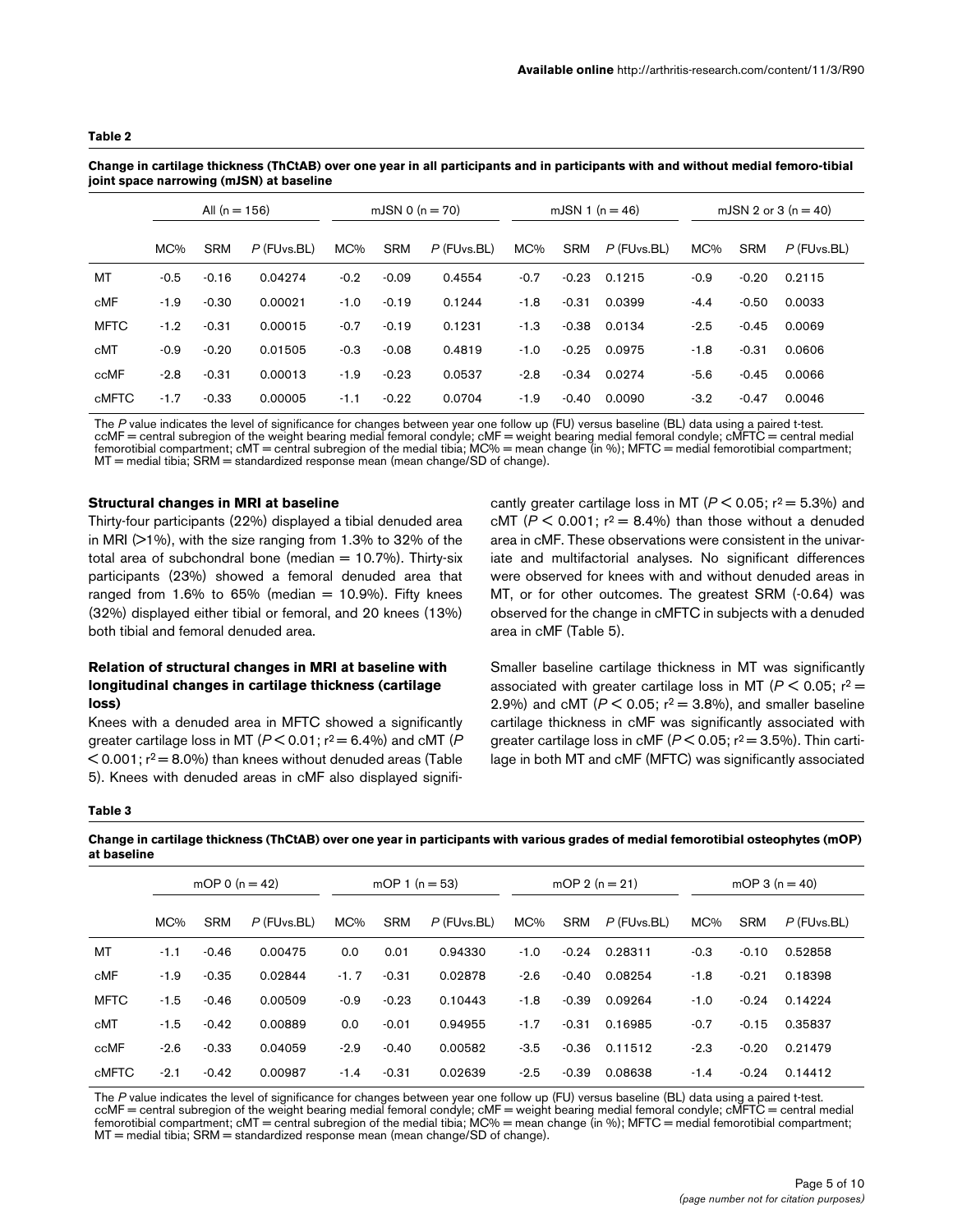#### **Table 4**

|              | No tibial sclerosis ( $n = 103$ ) |            | Tibial sclerosis $(n = 53)$ |        |            |                            |        | No femoral sclerosis $(n = 100)$ | Femoral sclerosis ( $n = 56$ ) |        |            |                            |
|--------------|-----------------------------------|------------|-----------------------------|--------|------------|----------------------------|--------|----------------------------------|--------------------------------|--------|------------|----------------------------|
|              | MC%                               | <b>SRM</b> | $P$ (FU <sub>vs</sub> .BL)  | MC%    | <b>SRM</b> | $P$ (FU <sub>vs</sub> .BL) | MC%    | <b>SRM</b>                       | $P$ (FU <sub>vs</sub> .BL)     | MC%    | <b>SRM</b> | $P$ (FU <sub>vs</sub> .BL) |
| MT           | $-0.3$                            | $-0.13$    | 0.19393                     | $-0.9$ | $-0.22$    | 0.12093                    | $-0.3$ | $-0.11$                          | 0.26937                        | $-1.0$ | $-0.24$    | 0.08337                    |
| cMF          | $-1.4$                            | $-0.23$    | 0.02012                     | $-3.2$ | $-0.46$    | 0.00168                    | $-0.8$ | $-0.17$                          | 0.08584                        | $-4.6$ | $-0.48$    | 0.00064                    |
| <b>MFTC</b>  | $-0.9$                            | $-0.24$    | 0.01704                     | $-2.0$ | $-0.46$    | 0.00168                    | $-0.6$ | $-0.19$                          | 0.05783                        | $-2.7$ | $-0.48$    | 0.00074                    |
| cMT          | $-0.5$                            | $-0.14$    | 0.15907                     | $-1.6$ | $-0.29$    | 0.04127                    | $-0.4$ | $-0.12$                          | 0.22676                        | $-1.7$ | $-0.31$    | 0.02597                    |
| ccMF         | $-2.3$                            | $-0.27$    | 0.00678                     | $-4.2$ | $-0.42$    | 0.00369                    | $-1.4$ | $-0.23$                          | 0.02596                        | $-6.6$ | $-0.44$    | 0.00171                    |
| <b>CMFTC</b> | $-1.4$                            | $-0.27$    | 0.00639                     | $-2.7$ | $-0.46$    | 0.00141                    | $-0.9$ | $-0.24$                          | 0.01730                        | $-3.7$ | $-0.47$    | 0.00094                    |

**Change in cartilage thickness (ThCtAB) over one year in participants with and without medial subchondral bone sclerosis at baseline**

The *P* value indicates the level of significance for changes between year one follow up (FU) versus baseline (BL) data using a paired t-test. ccMF = central subregion of the weight bearing medial femoral condyle; cMF = weight bearing medial femoral condyle; cMFTC = central medial<br>femorotibial compartment; cMT = central subregion of the medial tibia; MC% = mean c  $MT =$  medial tibia;  $SRM =$  standardized response mean (mean change/SD of change).

with greater cartilage loss in cMT ( $P < 0.05$ ;  $r^2 = 4.2\%$ ) after adjusting for age, sex, and BMI in the GLM.

### **Discussion**

This study investigates the relation of compartment-specific structural radiographic knee and MRI cartilage status at baseline with medial femorotibial cartilage thickness loss over one year as measured by 3 Tesla MRI. The results indicate that knees with more advanced medial femorotibial disease display greater cartilage loss than those with less advanced disease. Osteophytes, which represent early radiographic features of OA, did not predict cartilage loss in the current study, but knees with medial JSN tended to exhibit greater cartilage loss in the MFTC than those without JSN, although the relation was not significant. Subchondral femoral sclerosis (radiography), denuded subchondral bone area (MRI), and lower cartilage thickness (in MRI) at baseline displayed significant relations with at least some of the outcome measures of medial cartilage loss, all of these representing measures of relatively advanced disease. Whereas in the entire cohort the greatest SRM was -0.33 (change in cMFTC), the SRM was -0.47 in knees with grades 2/3 medial JSN, -0.46/-0.47 in knees with tibial and femoral subchondral sclerosis, and -0.64 in knees with denuded areas in the weight-bearing femur.

The subcohort examined here was the first one made public by the OA Initiative. It represents a stratified random sample of subjects with complete baseline and 12-month imaging data available as of April 2006, with strata roughly equal by gender and clinical/imaging site. Although it was not intended to be a random sample of the entire progression subcohort, the156 subjects analyzed show baseline characteristics similar to the

#### **Table 5**

**Change in cartilage thickness (ThCtAB) over one year in participants with without and with more than 1% denuded area (dAB) in the medial tibia or the medial weight-bearing femoral condyle at baseline**

|              | No MFTC.dAB $> 1\%$ (n = 106) |            |                            | $MFTC.dAB > 1\% (n = 50)$ |            |                            | $MT.dAB > 1\% (n = 37)$ |            |                            | $cMF.dAB > 1\%$ (n = 36) |            |                            |
|--------------|-------------------------------|------------|----------------------------|---------------------------|------------|----------------------------|-------------------------|------------|----------------------------|--------------------------|------------|----------------------------|
|              | $MC\%$                        | <b>SRM</b> | $P$ (FU <sub>vs</sub> .BL) | MC%                       | <b>SRM</b> | $P$ (FU <sub>vs</sub> .BL) | MC%                     | <b>SRM</b> | $P$ (FU <sub>vs</sub> .BL) | $MC\%$                   | <b>SRM</b> | $P$ (FU <sub>vs</sub> .BL) |
| MT           | $-0.1$                        | $-0.04$    | 0.69131                    | $-1.6$                    | $-0.43$    | 0.00602                    | $-1.6$                  | $-0.42$    | 0.02582                    | $-1.9$                   | $-0.51$    | 0.00539                    |
| cMF          | $-1.9$                        | $-0.34$    | 0.00073                    | $-2.2$                    | $-0.25$    | 0.09440                    | $-1.4$                  | $-0.15$    | 0.41551                    | $-4.4$                   | $-0.51$    | 0.00540                    |
| <b>MFTC</b>  | $-1.0$                        | $-0.30$    | 0.00256                    | $-1.9$                    | $-0.35$    | 0.02198                    | $-1.5$                  | $-0.27$    | 0.14541                    | $-3.0$                   | $-0.57$    | 0.00232                    |
| cMT          | $-0.3$                        | $-0.07$    | 0.47903                    | $-2.4$                    | $-0.46$    | 0.00318                    | $-2.5$                  | $-0.42$    | 0.02605                    | $-3.4$                   | $-0.62$    | 0.00105                    |
| ccMF         | $-2.9$                        | $-0.35$    | 0.00044                    | $-2.7$                    | $-0.23$    | 0.12063                    | $-1.8$                  | $-0.14$    | 0.44502                    | $-5.4$                   | $-0.47$    | 0.01001                    |
| <b>cMFTC</b> | $-1.5$                        | $-0.32$    | 0.00134                    | $-2.5$                    | $-0.38$    | 0.01261                    | $-2.2$                  | $-0.29$    | 0.11271                    | $-4.2$                   | $-0.64$    | 0.00074                    |

The *P* value indicates the level of significance for changes between year one follow up (FU) versus baseline (BL) data using a paired t-test.<br>ccMF = central subregion of the weight bearing medial femoral condyle; cMF = we femorotibial compartment; cMT = central subregion of the medial tibia; MC% = mean change (in %); MFTC = medial femorotibial compartment; MT = medial tibia; SRM = standardized response mean (mean change/SD of change).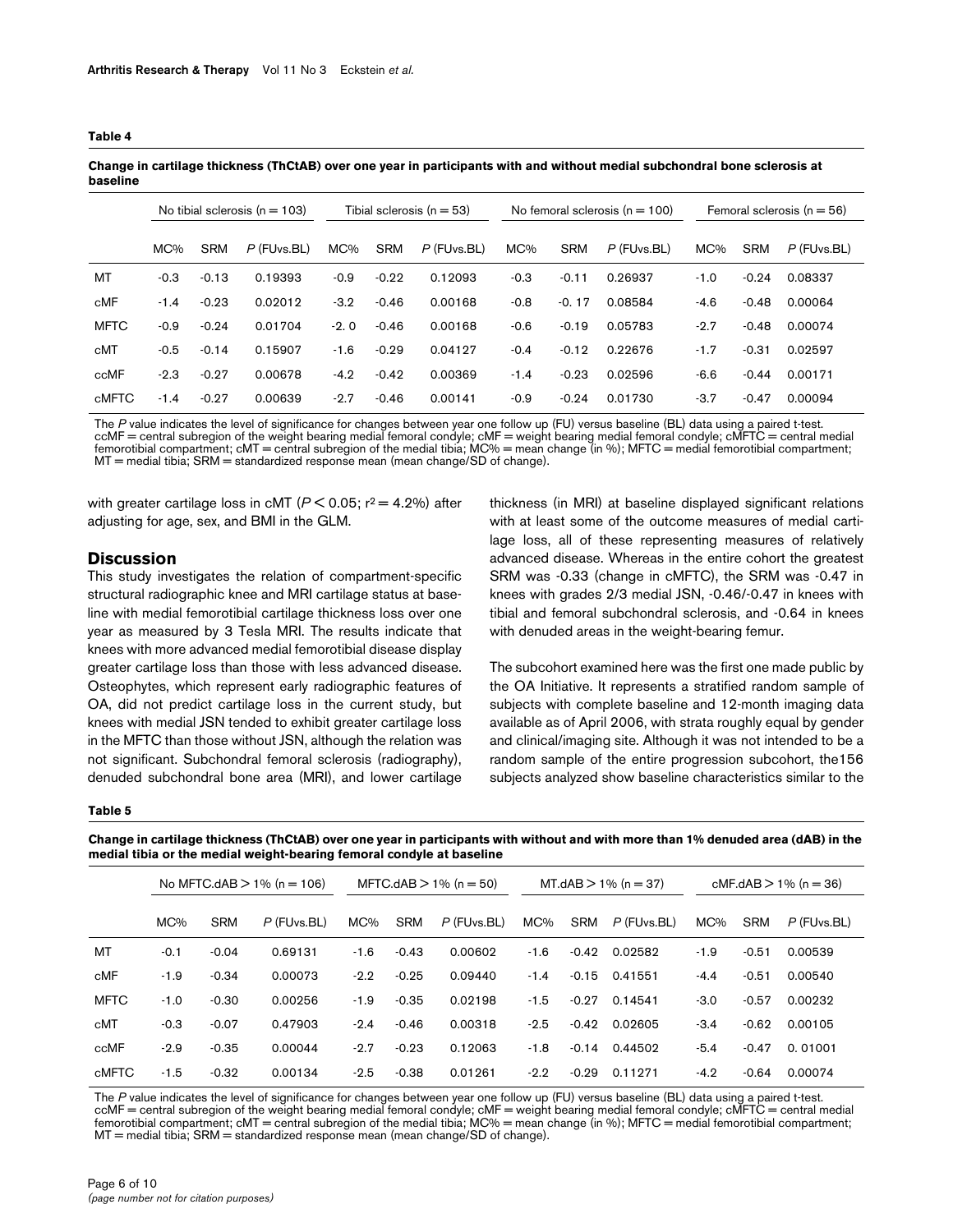entire OA Initiative progression subcohort ( $n = 1389$ ; age range 45 to 79 years; 57% women with an age of 61.5  $\pm$  8.9 years and a BMI of  $30.8 \pm 5.4$ ; 43% men with an age of 61.1  $\pm$  9.3 years and a BMI of 29.8  $\pm$  4.1). A breakdown of calculated KLGs for all right knees for the entire progression subcohort in comparison with the subsample investigated here (2% vs. 11% KLG 0, 13% vs. 19% KLG1, 31% vs. 36% KLG 2, 39% vs. 30% KLG 3, and 15% vs. 4% KLG 4) shows that the current sample included more cases with no or possible radiographic OA (KLG0/1) and fewer cases with severe radiographic OA (KLG4) than the right knees of the entire progression subcohort, but both samples span all grades of radiographic OA.

Although a larger set of image data has been made public by the OA Initiative, central and compartment-specific radiographic readings (on which these analyses relied) have so far only been performed for the subsample used in this analysis. The statistical power of the current study is therefore limited by the relatively small sample size, which also introduces the potential problem of type 2 error, given the relatively large number of features examined. However, the features examined have been analyzed, but were not interpreted in isolation, in that most of the features found to be associated with higher rates of cartilage loss and greater SRMs were features of advanced structural disease. The current results should nevertheless be viewed as exploratory and must be confirmed in another (larger) sample, before recruitment approaches are based on any of the radiographic or MRI features investigated here. Also, the specific radiographic and MRI features studied must be seen in the context of other potentially predisposing risk factors, such as meniscal extrusion and damage [20-22], bone marrow alterations [21-23], focal cartilage defects [24,25], and limb alignment [26-30], as some of these may be directly or indirectly associated with the described compartment-specific radiographic or MRI features.

Additionally, there exist other potential predisposing factors of structural progression, for which less clear evidence or even contradictory results have been provided, including pain, joint function, physical activity levels [31], synovitis (effusion) [32], sex hormone levels [33,34], and serum or urine biomarkers [35], which eventually need to be taken into account. Another limitation of the study is that, given the limited number of cases and the greater progression observed in the MFTC in this subcohort [9-11], the analysis was deliberately limited to MFTC outcomes, whereas some participants also showed progression in the lateral compartment. Only femorotibial, but not femoropatellar, radiographic features were analyzed, again because of the limited sample size, and because no femoropatellar readings have yet been provided by the OA Initiative. Only the right knee was analyzed, because the MRI sequence used for cartilage morphometry (FLASH) was only acquired in the right, but not in the left knees [17], so that not all knees displayed radiographic and/or symptomatic OA. This, however,

allowed us to examine the potential predictive value of radiographic and MRI features across knees with a relatively wide range of radiographic status. The decision to analyze the FLASH sequence acquired in all right knees, rather than the DESS sequence that was available for both knees, was made to allow to directly link the results to previous findings in other cohorts, which have to date been based on FLASH or SPGR sequences.

The strength of the current study is that it uses validated quantitative MRI technology as a measure of structural disease progression, which has been shown to be more powerful in revealing risk factor associations than semi-quantitative scoring of cartilage status [28]. Cartilage loss, as measured with MRI over relatively short periods (1 or 2 years), has been shown to be associated with cartilage loss over longer periods (4.5 years) [36] and with a clinical outcome of OA, specifically knee arthroplasty [37], which makes it a very promising surrogate endpoint. Also, the current analysis relied on central radiographic readings of the OA Initiative imaging data, which was adjudicated in case of discrepancy between two independent readers, and has been shown to deviate in a substantial number of cases from the site readings used for the purpose of recruiting participants for the OA Initiative [11]. Despite the many structural features examined and lack of statistical significance for some of these, the features suggestive of advanced disease pointed towards greater longitudinal cartilage loss compared with knees with less advanced disease.

Felson and colleagues [38] reported that higher osteophyte scores modestly increased the risk of OA progression (defined by increasing JSN over 30 months), in particular when compartment-specific relations were analyzed. The authors mentioned that this association became weaker to non-significant when adjusting for limb alignment. Wolfe and Lane [39] reported that JSN at baseline was a strong predictor of OA progression (defined by advancing to radiographic JSN grade 3) in more than 1500 patients, whereas BMI and osteophytes were less predictive and only contributed in participants with no JSN at baseline. Mazzuca and colleagues [40] also found the progression of JSN over 30 months to be inversely related to baseline joint space width (JSW) and Le Graverand and colleagues [41] the reduction in JSW to be greater in knees with JSN at baseline, using fluoroscopically standardized knee radiographs. In contrast to these and our current findings, Bruyere and colleagues [42] reported patients in the highest quartile of baseline JSW to experience more severe cartilage loss than those in the lowest quartile and thus recommended the inclusion of participants with less severe OA (high JSW, no JSN) in disease-modifying OA drug trials.

Few studies have so far investigated the relationship between MRI-based cartilage loss and radiographic features of OA at baseline. Raynauld and colleagues [21] found no significant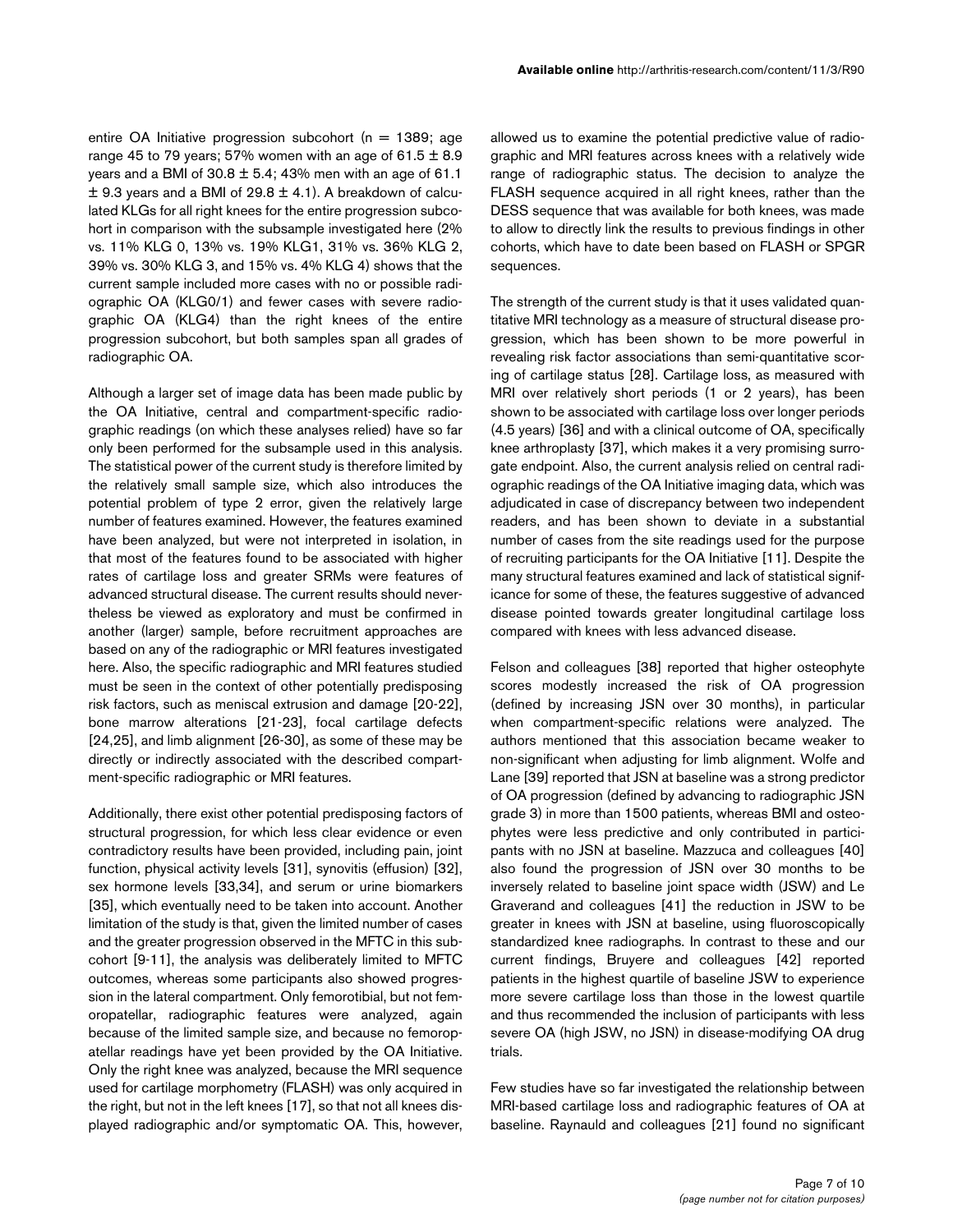association of MRI-based cartilage loss over 24 months with the radiographic JSW at baseline. However, another analysis from the same group [22] reported that cartilage loss in the central aspects of the femorotibial cartilage plates was associated with smaller JSW and higher grades of JSN at baseline, and the results of our current analysis are in agreement with these findings. Wluka and colleagues [43] reported the initial cartilage volume (in MRI) to be the most significant determinant of tibial cartilage loss (volume change with MRI), participants with high initial cartilage volume experiencing more severe cartilage loss than those with smaller cartilage volumes at baseline. Our current results are in direct disagreement with these observations in that we find a greater cartilage loss in participants with low initial cartilage thickness and with already denuded subchondral bone at baseline.

To our knowledge, no previous study has identified a relation between subchondral bone sclerosis at baseline and MRIbased cartilage loss. Buckland-Wright [44] observed that the subchondral cortical plate and adjacent trabeculae thicken in OA, often prior to the onset of JSN. However, it was also reported that sclerosis did not increase in knees until the medial JSW was less than 1.5 mm. Bruyere and colleagues [45] found tibial bone mineral density (BMD) as measured by dual x-ray absorptiometry to independently predict medial JSN over a one-year period in radiography, with patients in the lowest BMD quartile experience less JSN than those in the highest quartile. These observations are supported by our current MRI-based findings of increased cartilage loss in participants with subchondral sclerosis.

The greatest sensitivity to change (SRM) in this study was observed in subcohorts selected by baseline denuded area and initial cartilage thickness in MRI (up to -0.64). From the standpoint of recruiting patients for clinical trials, it must, however, be remembered that MRI is very costly and therefore cannot realistically be used as a screening tool. Using compartment-specific features of fixed flexion radiographs (specifically JSN and subchondral sclerosis), however, the SRM increased from -0.33 in the entire cohort to -0.47 for those with JSN grade 2 or 3 or participants with subchondral sclerosis. Such increases in SRM involve substantial savings in either the cohort size or the study duration in clinical trials and may thus justify the use of radiography as a screening tool in disease-modifying OA drug efficacy studies. Although it is currently unclear at which radiographic stage of radiographic OA disease-modifying drugs will be most effective, the current data can provide a reasonable basis for power calculations of the number or participants (with specific radiographic features) entered into a trial, if the effect of a disease-modifying OA drug is to be demonstrated.

### **Conclusions**

This study indicates that radiographic and MRI cartilage morphometry features of advanced disease (JSN, subchondral bone sclerosis, denuded bone areas, and low baseline cartilage thickness) appear to be associated with longitudinal cartilage loss in OA. Particularly radiography may be suited for selecting patients with a higher likelihood of fast progression in studies that try to demonstrate the cartilage preserving effect of disease-modifying OA drugs.

# **Competing interests**

FE is CEO of Chondrometrics GmbH, a company providing MRI analysis services. In the past five years, he has provided consulting services to Astra Zeneca, Chemedica, GlaxoSmith-Kline, MerckSerono, Nordo Nordisk, Pfizer, Virtualscopics, and Wyeth. SM, WW, and MH have part-time appointments with Chondrometrics GmbH. BW and M-PHLG are employed by Pfizer Inc The quantitative MRI analysis performed for this study was funded by Pfizer Inc.

## **Authors' contributions**

WW carried out the computation of the quantitative MRI endpoints. MH performed quality control of the MRI data and performed the conversion to a proprietary format. SM performed the quality control of all segmentations. WH and FE performed the statistical analysis. DH was one of the readers performing the radiographic readings. FE, BW, MN, MPH, and DH participated in the concept and design of the study. All authors were involved in writing the text and read and approved the final manuscript.

### **Acknowledgements**

We would like to thank John Lynch for help in working with the OA Initiative images, the readers at Boston University: Drs Piran Aliabadi, David Hunter, and David Felson for the radiographic gradings, and the readers at Chondrometrics GmbH: Gudrun Goldmann, Linda Jakobi, Manuela Kunz, Dr Susanne Maschek, Sabine Mühlsimer, Annette Thebis, and Dr Barbara Wehr for dedicated data segmentation. The OA Initiative is a public-private partnership comprised of five contracts (N01-AR-2-2258; N01-AR-2-2259; N01-AR-2-2260; N01-AR-2-2261; N01-AR-2-2262) funded by the National Institutes of Health, a branch of the Department of Health and Human Services, and conducted by the OA Initiative Study Investigators. Private funding partners include Merck Research Laboratories; Novartis Pharmaceuticals Corporation, GlaxoSmithKline; and Pfizer, Inc. Private sector funding for the OA Initiative is managed by the Foundation for the National Institutes of Health. The quantitative MR image analysis performed for this study was funded by Pfizer Inc. This manuscript has received the approval of the OA Initiative Publications Committee based on a review of its scientific content and data interpretation. The analysis of the MR images used in this study were funded by Pfizer Inc.

### **References**

- 1. Kothari M, Guermazi A, von Ingersleben G, Miaux Y, Sieffert M, Block JE, Stevens R, Peterfy CG: **[Fixed-flexion radiography of](http://www.ncbi.nlm.nih.gov/entrez/query.fcgi?cmd=Retrieve&db=PubMed&dopt=Abstract&list_uids=15150666) [the knee provides reproducible joint space width measure](http://www.ncbi.nlm.nih.gov/entrez/query.fcgi?cmd=Retrieve&db=PubMed&dopt=Abstract&list_uids=15150666)[ments in osteoarthritis.](http://www.ncbi.nlm.nih.gov/entrez/query.fcgi?cmd=Retrieve&db=PubMed&dopt=Abstract&list_uids=15150666)** *Eur Radiol* 2004, **14:**1568-1573.
- 2. Peterfy C, Li J, Zaim S, Duryea J, Lynch J, Miaux Y, Yu W, Genant HK: **[Comparison of fixed-flexion positioning with fluoroscopic](http://www.ncbi.nlm.nih.gov/entrez/query.fcgi?cmd=Retrieve&db=PubMed&dopt=Abstract&list_uids=12605275) [semi-flexed positioning for quantifying radiographic joint](http://www.ncbi.nlm.nih.gov/entrez/query.fcgi?cmd=Retrieve&db=PubMed&dopt=Abstract&list_uids=12605275)[space width in the knee: test-retest reproducibility.](http://www.ncbi.nlm.nih.gov/entrez/query.fcgi?cmd=Retrieve&db=PubMed&dopt=Abstract&list_uids=12605275)** *Skeletal Radiol* 2003, **32:**128-132.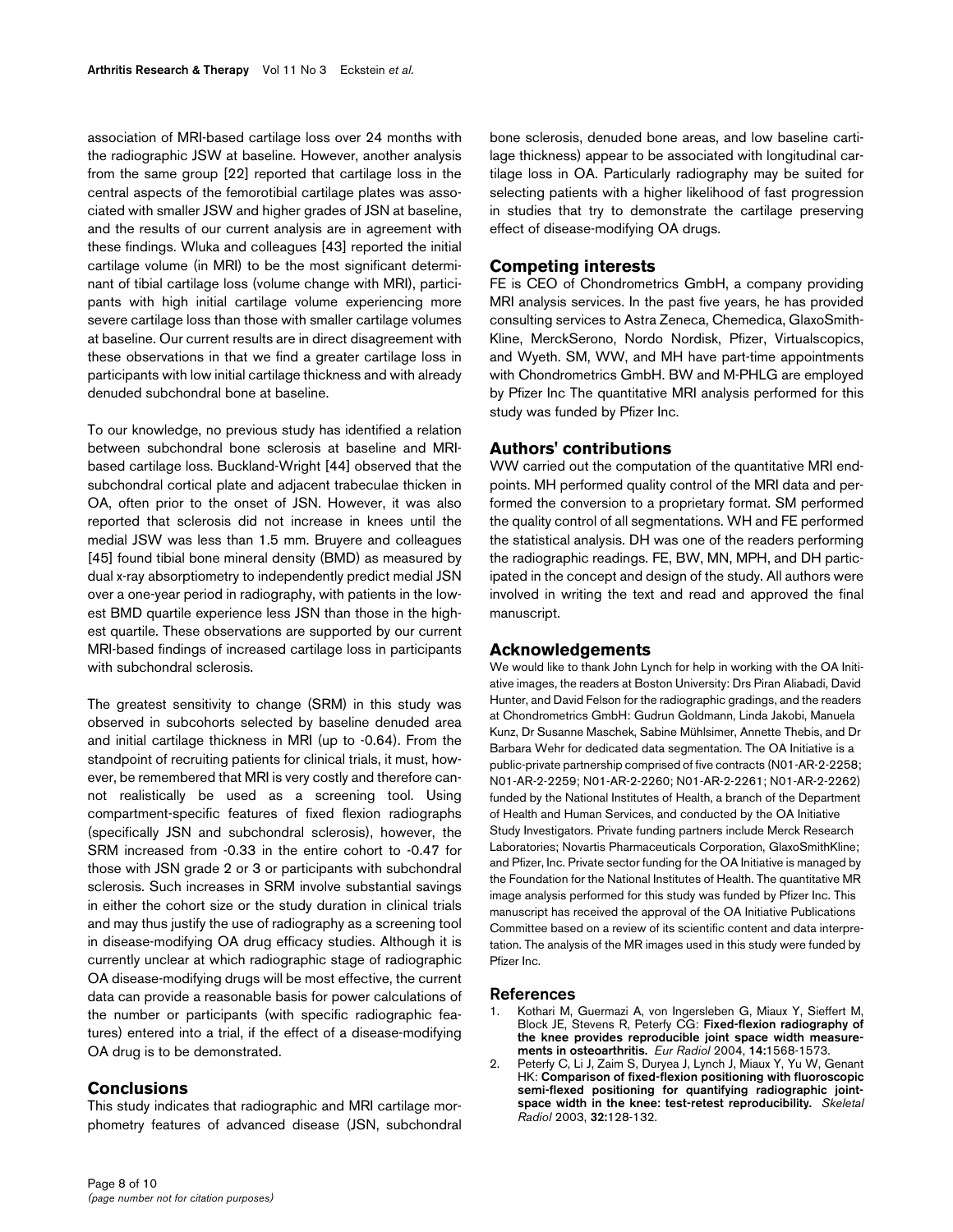- 3. Botha-Scheepers S, Kloppenburg M, Kroon HM, Hellio Le Graverand MP, Breedveld FC, Ravaud P, Dougados M: **[Fixed-flexion](http://www.ncbi.nlm.nih.gov/entrez/query.fcgi?cmd=Retrieve&db=PubMed&dopt=Abstract&list_uids=17074511) [knee radiography: the sensitivity to detect knee joint space](http://www.ncbi.nlm.nih.gov/entrez/query.fcgi?cmd=Retrieve&db=PubMed&dopt=Abstract&list_uids=17074511) [narrowing in osteoarthritis.](http://www.ncbi.nlm.nih.gov/entrez/query.fcgi?cmd=Retrieve&db=PubMed&dopt=Abstract&list_uids=17074511)** *Osteoarthritis Cartilage* 2007, **15:**350-353.
- 4. Charles HC, Kraus VB, Ainslie M, Hellio Le Graverand-Gastineau MP: **[Optimization of the fixed-flexion knee radiograph.](http://www.ncbi.nlm.nih.gov/entrez/query.fcgi?cmd=Retrieve&db=PubMed&dopt=Abstract&list_uids=17977754)** *Osteoarthritis Cartilage* 2007, **15:**1221-1224.
- 5. Nevitt MC, Peterfy C, Guermazi A, Felson DT, Duryea J, Woodworth T, Chen H, Kwoh K, Harris TB: **[Longitudinal performance](http://www.ncbi.nlm.nih.gov/entrez/query.fcgi?cmd=Retrieve&db=PubMed&dopt=Abstract&list_uids=17469126) [evaluation and validation of fixed-flexion radiography of the](http://www.ncbi.nlm.nih.gov/entrez/query.fcgi?cmd=Retrieve&db=PubMed&dopt=Abstract&list_uids=17469126) [knee for detection of joint space loss.](http://www.ncbi.nlm.nih.gov/entrez/query.fcgi?cmd=Retrieve&db=PubMed&dopt=Abstract&list_uids=17469126)** *Arthritis Rheum* 2007, **56:**1512-1520.
- 6. Eckstein F, Hudelmaier M, Wirth W, Kiefer B, Jackson R, Yu J, Eaton CB, Schneider E: **[Double echo steady state magnetic](http://www.ncbi.nlm.nih.gov/entrez/query.fcgi?cmd=Retrieve&db=PubMed&dopt=Abstract&list_uids=16126797) [resonance imaging of knee articular cartilage at 3 Tesla: a pilot](http://www.ncbi.nlm.nih.gov/entrez/query.fcgi?cmd=Retrieve&db=PubMed&dopt=Abstract&list_uids=16126797) [study for the Osteoarthritis Initiative.](http://www.ncbi.nlm.nih.gov/entrez/query.fcgi?cmd=Retrieve&db=PubMed&dopt=Abstract&list_uids=16126797)** *Ann Rheum Dis* 2006, **65:**433-441.
- 7. Eckstein F, Kunz M, Hudelmaier M, Jackson R, Yu J, Eaton CB, Schneider E: **[Impact of coil design on the contrast-to-noise](http://www.ncbi.nlm.nih.gov/entrez/query.fcgi?cmd=Retrieve&db=PubMed&dopt=Abstract&list_uids=17260363) [ratio, precision, and consistency of quantitative cartilage mor](http://www.ncbi.nlm.nih.gov/entrez/query.fcgi?cmd=Retrieve&db=PubMed&dopt=Abstract&list_uids=17260363)phometry at 3 Tesla: a pilot study for the osteoarthritis initia[tive.](http://www.ncbi.nlm.nih.gov/entrez/query.fcgi?cmd=Retrieve&db=PubMed&dopt=Abstract&list_uids=17260363)** *Magn Reson Med* 2007, **57:**448-454.
- 8. Eckstein F, Kunz M, Schutzer M, Hudelmaier M, Jackson RD, Yu J, Eaton CB, Schneider E: **[Two year longitudinal change and test](http://www.ncbi.nlm.nih.gov/entrez/query.fcgi?cmd=Retrieve&db=PubMed&dopt=Abstract&list_uids=17560813)[retest-precision of knee cartilage morphology in a pilot study](http://www.ncbi.nlm.nih.gov/entrez/query.fcgi?cmd=Retrieve&db=PubMed&dopt=Abstract&list_uids=17560813) [for the osteoarthritis initiative.](http://www.ncbi.nlm.nih.gov/entrez/query.fcgi?cmd=Retrieve&db=PubMed&dopt=Abstract&list_uids=17560813)** *Osteoarthritis Cartilage* 2007, **15:**1326-1332.
- 9. Eckstein F, Maschek S, Wirth W, Hudelmaier M, Hitzl W, Wyman B, Nevitt M, Hellio Le Graverand MP: **[One year change of knee](http://www.ncbi.nlm.nih.gov/entrez/query.fcgi?cmd=Retrieve&db=PubMed&dopt=Abstract&list_uids=18519425) [cartilage morphology in the first release of participants from](http://www.ncbi.nlm.nih.gov/entrez/query.fcgi?cmd=Retrieve&db=PubMed&dopt=Abstract&list_uids=18519425) the Osteoarthritis Initiative progression subcohort – association with sex, body mass index, symptoms, and radiographic [OA status.](http://www.ncbi.nlm.nih.gov/entrez/query.fcgi?cmd=Retrieve&db=PubMed&dopt=Abstract&list_uids=18519425)** *Ann Rheum Dis* 2009, **68:**674-679.
- 10. Wirth W, Hellio Le Graverand MP, Wyman BT, Maschek S, Hudelmaier M, Hitzl W, Nevitt M, Eckstein F: **[Regional analysis of fem](http://www.ncbi.nlm.nih.gov/entrez/query.fcgi?cmd=Retrieve&db=PubMed&dopt=Abstract&list_uids=18789729)[orotibial cartilage loss in a subsample from the Osteoarthritis](http://www.ncbi.nlm.nih.gov/entrez/query.fcgi?cmd=Retrieve&db=PubMed&dopt=Abstract&list_uids=18789729) [Initiative progression subcohort.](http://www.ncbi.nlm.nih.gov/entrez/query.fcgi?cmd=Retrieve&db=PubMed&dopt=Abstract&list_uids=18789729)** *Osteoarthritis Cartilage* 2009, **17:**291-297.
- 11. Hunter DJ, Niu J, Zhang Y, Totterman S, Tamez J, Dabrowski C, Davies R, Hellio Le Graverand MP, Luchi M, Tymofyeyev Y, Beals CR: **[Change in cartilage morphometry: a sample of the pro](http://www.ncbi.nlm.nih.gov/entrez/query.fcgi?cmd=Retrieve&db=PubMed&dopt=Abstract&list_uids=18408248)[gression cohort of the Osteoarthritis Initiative.](http://www.ncbi.nlm.nih.gov/entrez/query.fcgi?cmd=Retrieve&db=PubMed&dopt=Abstract&list_uids=18408248)** *Ann Rheum Dis* 2009, **68:**349-356.
- 12. **OsteoArthritis Initiative** [\[http://www.oai.ucsf.edu](http://www.oai.ucsf.edu)]
- 13. Kellgren JH, Lawrence JS: **[Radiological assessment of osteo](http://www.ncbi.nlm.nih.gov/entrez/query.fcgi?cmd=Retrieve&db=PubMed&dopt=Abstract&list_uids=13498604)[arthrosis.](http://www.ncbi.nlm.nih.gov/entrez/query.fcgi?cmd=Retrieve&db=PubMed&dopt=Abstract&list_uids=13498604)** *Ann Rheum Dis* 1957, **16:**494-502.
- 14. Brandt KD, Fife RS, Braunstein EM, Katz B: **[Radiographic grad](http://www.ncbi.nlm.nih.gov/entrez/query.fcgi?cmd=Retrieve&db=PubMed&dopt=Abstract&list_uids=1953815)[ing of the severity of knee osteoarthritis: relation of the Kell](http://www.ncbi.nlm.nih.gov/entrez/query.fcgi?cmd=Retrieve&db=PubMed&dopt=Abstract&list_uids=1953815)gren and Lawrence grade to a grade based on joint space narrowing, and correlation with arthroscopic evidence of artic-<br>
ular cartilage degeneration.** Arthritis Rheum 1991, **[ular cartilage degeneration.](http://www.ncbi.nlm.nih.gov/entrez/query.fcgi?cmd=Retrieve&db=PubMed&dopt=Abstract&list_uids=1953815)** *Arthritis Rheum* 1991, **34:**1381-1386.
- 15. Altman RD, Gold GE: **[Atlas of individual radiographic features](http://www.ncbi.nlm.nih.gov/entrez/query.fcgi?cmd=Retrieve&db=PubMed&dopt=Abstract&list_uids=17320422) [in osteoarthritis, revised.](http://www.ncbi.nlm.nih.gov/entrez/query.fcgi?cmd=Retrieve&db=PubMed&dopt=Abstract&list_uids=17320422)** *Osteoarthritis Cartilage* 2007, **15(Suppl A):**A1-56.
- 16. Altman RD, Hochberg M, Murphy WA Jr, Wolfe F, Lequesne M: **[Atlas of individual radiographic features in osteoarthritis.](http://www.ncbi.nlm.nih.gov/entrez/query.fcgi?cmd=Retrieve&db=PubMed&dopt=Abstract&list_uids=8581752)** *Osteoarthritis Cartilage* 1995, **3(Suppl A):**3-70.
- 17. Peterfy CG, Schneider E, Nevitt M: **[The osteoarthritis initiative:](http://www.ncbi.nlm.nih.gov/entrez/query.fcgi?cmd=Retrieve&db=PubMed&dopt=Abstract&list_uids=18786841) [report on the design rationale for the magnetic resonance](http://www.ncbi.nlm.nih.gov/entrez/query.fcgi?cmd=Retrieve&db=PubMed&dopt=Abstract&list_uids=18786841) [imaging protocol for the knee.](http://www.ncbi.nlm.nih.gov/entrez/query.fcgi?cmd=Retrieve&db=PubMed&dopt=Abstract&list_uids=18786841)** *Osteoarthritis Cartilage* 2008, **16:**1433-1441.
- 18. Eckstein F, Ateshian G, Burgkart R, Burstein D, Cicuttini F, Dardzinski B, Gray M, Link TM, Majumdar S, Mosher T, Peterfy C, Totterman S, Waterton J, Winalski CS, Felson D: **[Proposal for a](http://www.ncbi.nlm.nih.gov/entrez/query.fcgi?cmd=Retrieve&db=PubMed&dopt=Abstract&list_uids=16730462) [nomenclature for magnetic resonance imaging based meas](http://www.ncbi.nlm.nih.gov/entrez/query.fcgi?cmd=Retrieve&db=PubMed&dopt=Abstract&list_uids=16730462)[ures of articular cartilage in osteoarthritis.](http://www.ncbi.nlm.nih.gov/entrez/query.fcgi?cmd=Retrieve&db=PubMed&dopt=Abstract&list_uids=16730462)** *Osteoarthritis Cartilage* 2006, **14:**974-983.
- 19. Wirth W, Eckstein F: **[A technique for regional analysis of femo](http://www.ncbi.nlm.nih.gov/entrez/query.fcgi?cmd=Retrieve&db=PubMed&dopt=Abstract&list_uids=18541481)[rotibial cartilage thickness based on quantitative magnetic](http://www.ncbi.nlm.nih.gov/entrez/query.fcgi?cmd=Retrieve&db=PubMed&dopt=Abstract&list_uids=18541481) [resonance imaging.](http://www.ncbi.nlm.nih.gov/entrez/query.fcgi?cmd=Retrieve&db=PubMed&dopt=Abstract&list_uids=18541481)** *IEEE Trans Med Imaging* 2008, **27:**737-744.
- 20. Berthiaume MJ, Raynauld JP, Martel-Pelletier J, Labonte F, Beaudoin G, Bloch DA, Choquette D, Haraoui B, Altman RD, Hochberg M, Meyer JM, Cline GA, Pelletier JP: **[Meniscal tear and extrusion](http://www.ncbi.nlm.nih.gov/entrez/query.fcgi?cmd=Retrieve&db=PubMed&dopt=Abstract&list_uids=15374855) [are strongly associated with progression of symptomatic knee](http://www.ncbi.nlm.nih.gov/entrez/query.fcgi?cmd=Retrieve&db=PubMed&dopt=Abstract&list_uids=15374855)**

**[osteoarthritis as assessed by quantitative magnetic reso](http://www.ncbi.nlm.nih.gov/entrez/query.fcgi?cmd=Retrieve&db=PubMed&dopt=Abstract&list_uids=15374855)[nance imaging.](http://www.ncbi.nlm.nih.gov/entrez/query.fcgi?cmd=Retrieve&db=PubMed&dopt=Abstract&list_uids=15374855)** *Ann Rheum Dis* 2005, **64:**556-563.

- 21. Raynauld JP, Martel-Pelletier J, Berthiaume MJ, Beaudoin G, Choquette D, Haraoui B, Tannenbaum H, Meyer JM, Beary JF, Cline GA, Pelletier JP: **[Long term evaluation of disease progression](http://www.ncbi.nlm.nih.gov/entrez/query.fcgi?cmd=Retrieve&db=PubMed&dopt=Abstract&list_uids=16507119) [through the quantitative magnetic resonance imaging of](http://www.ncbi.nlm.nih.gov/entrez/query.fcgi?cmd=Retrieve&db=PubMed&dopt=Abstract&list_uids=16507119) symptomatic knee osteoarthritis patients: correlation with [clinical symptoms and radiographic changes.](http://www.ncbi.nlm.nih.gov/entrez/query.fcgi?cmd=Retrieve&db=PubMed&dopt=Abstract&list_uids=16507119)** *Arthritis Res Ther* 2006, **8:**R21.
- 22. Pelletier JP, Raynauld JP, Berthiaume MJ, Abram F, Choquette D, Haraoui B, Beary JF, Cline GA, Meyer JM, Martel-Pelletier J: **[Risk](http://www.ncbi.nlm.nih.gov/entrez/query.fcgi?cmd=Retrieve&db=PubMed&dopt=Abstract&list_uids=17672891) factors associated with the loss of cartilage volume on weightbearing areas in knee osteoarthritis patients assessed by [quantitative magnetic resonance imaging: a longitudinal](http://www.ncbi.nlm.nih.gov/entrez/query.fcgi?cmd=Retrieve&db=PubMed&dopt=Abstract&list_uids=17672891) [study.](http://www.ncbi.nlm.nih.gov/entrez/query.fcgi?cmd=Retrieve&db=PubMed&dopt=Abstract&list_uids=17672891)** *Arthritis Res Ther* 2007, **9:**R74.
- 23. Raynauld JP, Martel-Pelletier J, Berthiaume MJ, Abram F, Choquette D, Haraoui B, Beary JF, Cline GA, Meyer JM, Pelletier JP: **Correlation between bone lesion changes and cartilage vol[ume loss in patients with osteoarthritis of the knee as](http://www.ncbi.nlm.nih.gov/entrez/query.fcgi?cmd=Retrieve&db=PubMed&dopt=Abstract&list_uids=17728333) assessed by quantitative magnetic resonance imaging over a [24-month period.](http://www.ncbi.nlm.nih.gov/entrez/query.fcgi?cmd=Retrieve&db=PubMed&dopt=Abstract&list_uids=17728333)** *Ann Rheum Dis* 2008, **67:**683-688.
- 24. Ding C, Cicuttini F, Scott F, Boon C, Jones G: **[Association of](http://www.ncbi.nlm.nih.gov/entrez/query.fcgi?cmd=Retrieve&db=PubMed&dopt=Abstract&list_uids=16320339) [prevalent and incident knee cartilage defects with loss of tibial](http://www.ncbi.nlm.nih.gov/entrez/query.fcgi?cmd=Retrieve&db=PubMed&dopt=Abstract&list_uids=16320339) [and patellar cartilage: a longitudinal study.](http://www.ncbi.nlm.nih.gov/entrez/query.fcgi?cmd=Retrieve&db=PubMed&dopt=Abstract&list_uids=16320339)** *Arthritis Rheum* 2005, **52:**3918-3927.
- 25. Wluka AE, Ding C, Jones G, Cicuttini FM: **[The clinical correlates](http://www.ncbi.nlm.nih.gov/entrez/query.fcgi?cmd=Retrieve&db=PubMed&dopt=Abstract&list_uids=16030084) [of articular cartilage defects in symptomatic knee osteoarthri](http://www.ncbi.nlm.nih.gov/entrez/query.fcgi?cmd=Retrieve&db=PubMed&dopt=Abstract&list_uids=16030084)[tis: a prospective study.](http://www.ncbi.nlm.nih.gov/entrez/query.fcgi?cmd=Retrieve&db=PubMed&dopt=Abstract&list_uids=16030084)** *Rheumatology (Oxford)* 2005, **44:**1311-1316.
- 26. Cicuttini F, Wluka A, Hankin J, Wang Y: **[Longitudinal study of the](http://www.ncbi.nlm.nih.gov/entrez/query.fcgi?cmd=Retrieve&db=PubMed&dopt=Abstract&list_uids=14963201) [relationship between knee angle and tibiofemoral cartilage](http://www.ncbi.nlm.nih.gov/entrez/query.fcgi?cmd=Retrieve&db=PubMed&dopt=Abstract&list_uids=14963201) [volume in subjects with knee osteoarthritis.](http://www.ncbi.nlm.nih.gov/entrez/query.fcgi?cmd=Retrieve&db=PubMed&dopt=Abstract&list_uids=14963201)** *Rheumatology (Oxford)* 2004, **43:**321-324.
- 27. Eisenhart-Rothe R, Graichen H, Hudelmaier M, Vogl T, Sharma L, Eckstein F: **[Femorotibial and patellar cartilage loss in patients](http://www.ncbi.nlm.nih.gov/entrez/query.fcgi?cmd=Retrieve&db=PubMed&dopt=Abstract&list_uids=15975965) [prior to total knee arthroplasty, heterogeneity, and correlation](http://www.ncbi.nlm.nih.gov/entrez/query.fcgi?cmd=Retrieve&db=PubMed&dopt=Abstract&list_uids=15975965) [with alignment of the knee.](http://www.ncbi.nlm.nih.gov/entrez/query.fcgi?cmd=Retrieve&db=PubMed&dopt=Abstract&list_uids=15975965)** *Ann Rheum Dis* 2006, **65:**69-73.
- 28. Sharma L, Eckstein F, Song J, Guermazi A, Prasad P, Kapoor D, Cahue S, Marshall M, Hudelmaier M, Dunlop D: **[Relationship of](http://www.ncbi.nlm.nih.gov/entrez/query.fcgi?cmd=Retrieve&db=PubMed&dopt=Abstract&list_uids=18512777) [meniscal damage, meniscal extrusion, malalignment, and joint](http://www.ncbi.nlm.nih.gov/entrez/query.fcgi?cmd=Retrieve&db=PubMed&dopt=Abstract&list_uids=18512777) laxity to subsequent cartilage loss in osteoarthritic knees.** *Arthritis Rheum* 2008, **58:**1716-1726.
- 29. Eckstein F, Wirth W, Hudelmaier M, Stein V, Lengfelder V, Cahue S, Marshall M, Prasad P, Sharma L: **[Patterns of femorotibial car](http://www.ncbi.nlm.nih.gov/entrez/query.fcgi?cmd=Retrieve&db=PubMed&dopt=Abstract&list_uids=18975356)[tilage loss in knees with neutral, varus, and valgus alignment.](http://www.ncbi.nlm.nih.gov/entrez/query.fcgi?cmd=Retrieve&db=PubMed&dopt=Abstract&list_uids=18975356)** *Arthritis Rheum* 2008, **59:**1563-1570.
- 30. Teichtahl AJ, Davies-Tuck ML, Wluka AE, Jones G, Cicuttini FM: **[Change in knee angle influences the rate of medial tibial car](http://www.ncbi.nlm.nih.gov/entrez/query.fcgi?cmd=Retrieve&db=PubMed&dopt=Abstract&list_uids=18590972)[tilage volume loss in knee osteoarthritis.](http://www.ncbi.nlm.nih.gov/entrez/query.fcgi?cmd=Retrieve&db=PubMed&dopt=Abstract&list_uids=18590972)** *Osteoarthritis Cartilage* 2009, **17:**8-11.
- 31. Urquhart DM, Soufan C, Teichtahl AJ, Wluka AE, Hanna F, Cicuttini FM: **[Factors that may mediate the relationship between](http://www.ncbi.nlm.nih.gov/entrez/query.fcgi?cmd=Retrieve&db=PubMed&dopt=Abstract&list_uids=18279536) [physical activity and the risk for developing knee osteoarthri](http://www.ncbi.nlm.nih.gov/entrez/query.fcgi?cmd=Retrieve&db=PubMed&dopt=Abstract&list_uids=18279536)[tis.](http://www.ncbi.nlm.nih.gov/entrez/query.fcgi?cmd=Retrieve&db=PubMed&dopt=Abstract&list_uids=18279536)** *Arthritis Res Ther* 2008, **10:**203.
- 32. Hill CL, Hunter DJ, Niu J, Clancy M, Guermazi A, Genant H, Gale D, Grainger A, Conaghan P, Felson DT: **[Synovitis detected on](http://www.ncbi.nlm.nih.gov/entrez/query.fcgi?cmd=Retrieve&db=PubMed&dopt=Abstract&list_uids=17491096) [magnetic resonance imaging and its relation to pain and carti](http://www.ncbi.nlm.nih.gov/entrez/query.fcgi?cmd=Retrieve&db=PubMed&dopt=Abstract&list_uids=17491096)[lage loss in knee osteoarthritis.](http://www.ncbi.nlm.nih.gov/entrez/query.fcgi?cmd=Retrieve&db=PubMed&dopt=Abstract&list_uids=17491096)** *Ann Rheum Dis* 2007, **66:**1599-1603.
- Hanna F, Ebeling PR, Wang Y, O'Sullivan R, Davis S, Wluka AE, Cicuttini FM: **[Factors influencing longitudinal change in knee](http://www.ncbi.nlm.nih.gov/entrez/query.fcgi?cmd=Retrieve&db=PubMed&dopt=Abstract&list_uids=15640270) [cartilage volume measured from magnetic resonance imaging](http://www.ncbi.nlm.nih.gov/entrez/query.fcgi?cmd=Retrieve&db=PubMed&dopt=Abstract&list_uids=15640270) [in healthy men.](http://www.ncbi.nlm.nih.gov/entrez/query.fcgi?cmd=Retrieve&db=PubMed&dopt=Abstract&list_uids=15640270)** *Ann Rheum Dis* 2005, **64:**1038-1042.
- 34. Hanna FS, Bell RJ, Cicuttini FM, Davison SL, Wluka AE, Davis SR: **[The relationship between endogenous testosterone, prean](http://www.ncbi.nlm.nih.gov/entrez/query.fcgi?cmd=Retrieve&db=PubMed&dopt=Abstract&list_uids=17303218)drogens, and sex hormone binding globulin and knee joint [structure in women at midlife.](http://www.ncbi.nlm.nih.gov/entrez/query.fcgi?cmd=Retrieve&db=PubMed&dopt=Abstract&list_uids=17303218)** *Semin Arthritis Rheum* 2007, **37:**56-62.
- 35. Hunter DJ, LaValley M, Li J, Zhang Y, Bauer D, Nevitt M, Guermazi A, DeGroot J, Sakkee N, Gale D, Felson DT: **[Urinary pentosidine](http://www.ncbi.nlm.nih.gov/entrez/query.fcgi?cmd=Retrieve&db=PubMed&dopt=Abstract&list_uids=16857393) [does not predict cartilage loss among subjects with sympto](http://www.ncbi.nlm.nih.gov/entrez/query.fcgi?cmd=Retrieve&db=PubMed&dopt=Abstract&list_uids=16857393)[matic knee OA: the BOKS Study.](http://www.ncbi.nlm.nih.gov/entrez/query.fcgi?cmd=Retrieve&db=PubMed&dopt=Abstract&list_uids=16857393)** *Osteoarthritis Cartilage* 2007, **15:**93-97.
- 36. Wluka AE, Forbes A, Wang Y, Hanna F, Jones G, Cicuttini FM: **[Knee cartilage loss in symptomatic knee osteoarthritis over](http://www.ncbi.nlm.nih.gov/entrez/query.fcgi?cmd=Retrieve&db=PubMed&dopt=Abstract&list_uids=16704746) [4.5 years.](http://www.ncbi.nlm.nih.gov/entrez/query.fcgi?cmd=Retrieve&db=PubMed&dopt=Abstract&list_uids=16704746)** *Arthritis Res Ther* 2006, **8:**R90.